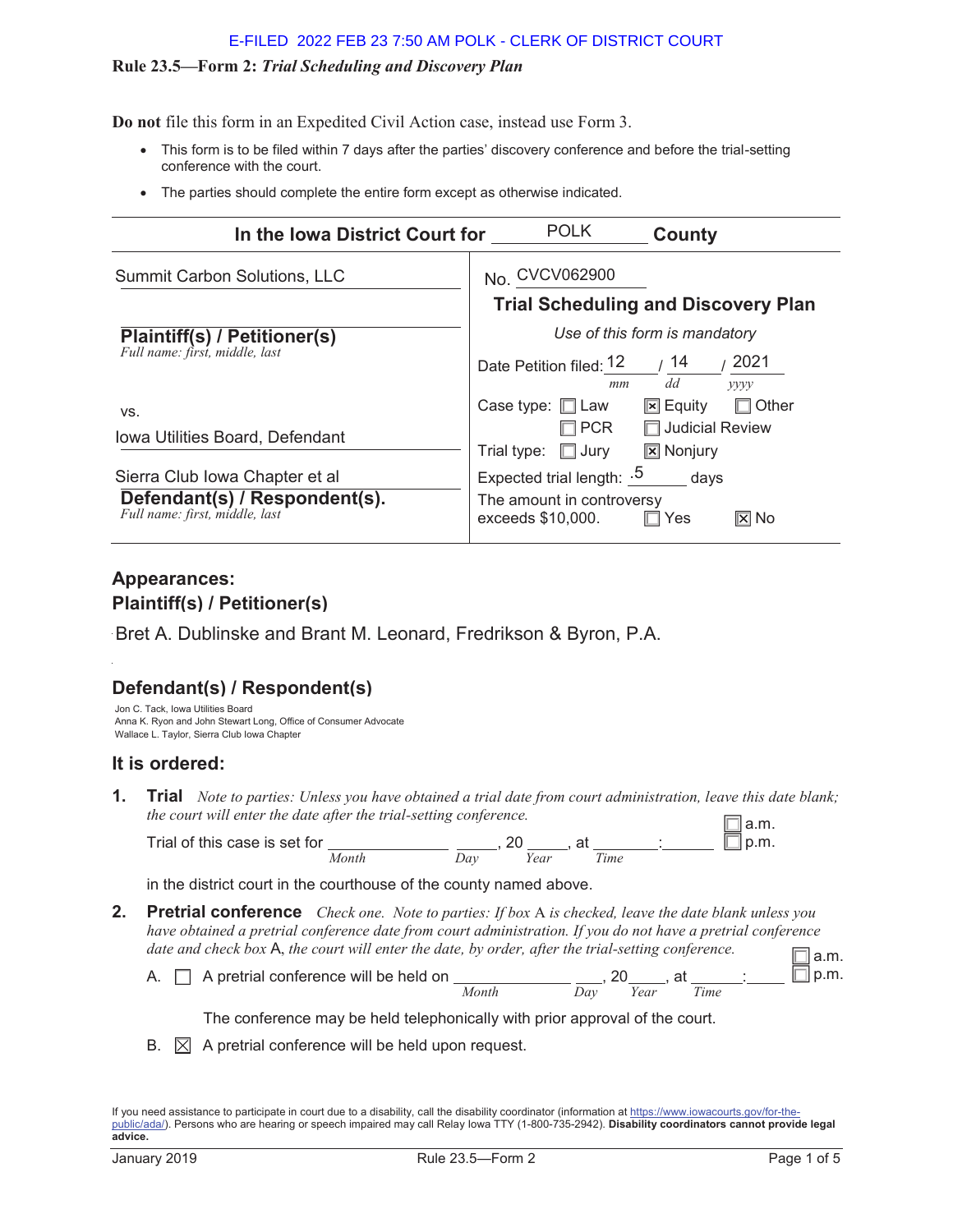Rule 23.5—Form 2: *Trial Scheduling and Discovery Plan*, continued

**3. New parties** *List the time period or date when no new parties may be added.*

No new parties may be added later than <del>180 days before trial or by</del> .60 days after date of this order .

## **4. Transcripts and records**

All required agency records or prior criminal transcripts will be filed within 30 days of the date of this Plan or by

### **5. Pleadings** *List the time period or date pleadings will be closed.*

Pleadings will be closed 60 days before trial or by 60 days after the date of this order.

## **6. Initial disclosures** *Check all that apply*

- A.  $\Box$  The parties have exchanged initial disclosures.
- $B. \Box$  The parties will provide initial disclosures no later than  $\Box$
- $C. \Box$  The parties have stipulated that the following will not be included in initial disclosures:

*List items not included*

- D.  $\overline{X}$  The parties have stipulated not to provide any initial disclosures.
- $E. \Box$  The following party objects to providing initial disclosures on the following grounds:

*Identify the party and state all applicable grounds*

## **7. Discovery**

The parties have held a discovery conference as required by Iowa Rule of Civil Procedure 1.507.

All written discovery will be served no later than 90 days before trial. All depositions will be completed no later than 60 days before trial. Or, all discovery will be completed by All written discovery and deposition requests will be served within 60 days after date of this order.

#### *Check all that apply*

- A.  $\overline{X}$  No discovery of electronically stored information is expected in this case.
- $B. \Box$  The parties have conferred about discovery of electronically stored information and reached agreement as set out in Attachment \_
- $C.$   $\Box$  The parties have conferred about discovery of electronically stored information and have been unable to reach an agreement. *Note to parties: If box* C *is checked, leave the following information blank unless the parties have obtained a hearing date, time, and location from court administration.*  $\square$  a.m.

| A hearing is set for |    |      | aı.                         |  |        |
|----------------------|----|------|-----------------------------|--|--------|
|                      | mm | vvvr | i ime                       |  |        |
| $\sim$ + + $\sim$    |    |      | County Courthouse courtroom |  | $\sim$ |

| at the |        | County Courthouse, courtroom |                  |  |
|--------|--------|------------------------------|------------------|--|
|        | Sounty |                              | Courtroom number |  |

- $\Box$  at the following location:
- $D. \Box$  The parties have agreed to a discovery plan, and their agreement is set forth in Attachment .
- $E. \Box$  The parties have agreed to deviate from the limits on discovery otherwise applicable to this action, and their agreement is set forth in Attachment.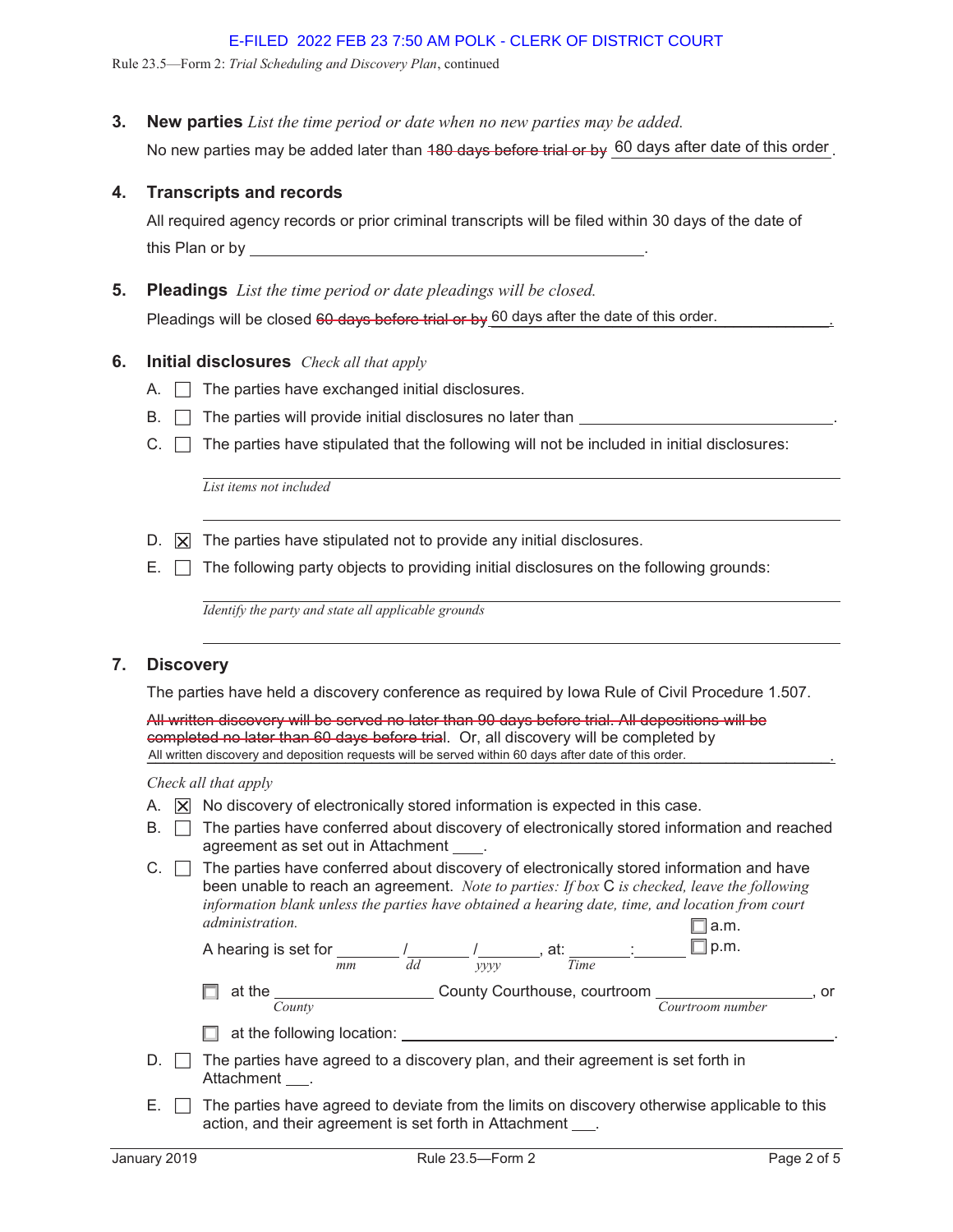#### E-FILED 2022 FEB 23 7:50 AM POLK - CLERK OF DISTRICT COURT

Rule 23.5—Form 2: *Trial Scheduling and Discovery Plan*, continued

- $F. \Box$  The parties have agreed to conduct discovery in phases, and their agreement is set forth in Attachment .
- G.  $\Box$  The parties have reached an agreement under lowa Rule of Evidence 5.502 as set forth in Attachment .
- H.  $\Box$  The parties have reached an agreement under Iowa Rule of Civil Procedure 1.504 as set forth in Attachment
- $I. \Box$  The parties have conferred about a discovery plan and have been unable to reach agreement on the issues set forth in Attachment \_\_\_\_\_. Note to parties: If box I is checked, leave *the following information blank unless the parties have obtained a hearing date, time, and location from court administration.*  $\Box$  a.m.

| A hearing is set for |    |    |      | at:                          | ID.M.            |    |
|----------------------|----|----|------|------------------------------|------------------|----|
|                      | mm | dd | vvvv | Time                         |                  |    |
| at the               |    |    |      | County Courthouse, courtroom |                  | or |
| <i>County</i>        |    |    |      |                              | Courtroom number |    |

 $\Box$  at the following location:

## **8. Expert witnesses**

- A. A party who intends to call an expert witness, including rebuttal expert witnesses, shall certify to the court and all other parties the expert's name, subject matter of expertise, and qualifications, within the following time period, unless the Iowa Code requires an earlier designation date (*see, e.g.,* Iowa Code section 668.11):
	- (1) Plaintiff: 210 days before trial or by \_\_\_\_\_\_\_\_\_\_\_\_\_\_\_\_\_\_\_\_\_\_\_\_\_\_\_\_\_\_\_\_\_\_\_\_\_\_\_\_\_\_\_\_.
	- (2) Defendant/Third Party Plaintiff: 150 days before trial or by \_\_\_\_\_\_\_\_\_\_\_\_\_\_\_\_\_\_\_\_\_\_\_\_\_\_\_.
	- (3) Third Party Defendant/Others/Rebuttal: 90 days before trial or by
- B. Any disclosures required by Iowa Rule of Civil Procedure 1.500(2)(*b*) will be provided: *Check each that applies*
	- $(1)$   $\Box$  At the same time the expert is certified.
	- $(2)$   $\Box$  According to the following schedule:
		- a. Plaintiff: days before trial or by **example and properties**.
		- b. Defendant/Third Party Plaintiff: days before trial or by contract the contract of the contract of the contract of the contract of the contract of the contract of the contract of the contract of the contract of the contr
		- c. Third Party Defendant/Others/Rebuttal: days before trial or by  $\blacksquare$
- C. This section does not apply to court-appointed experts.

*The deadlines listed in paragraphs* 5, 6*,* 7*, and* 8 *may be amended, without further leave of court, by filing a Stipulated Amendment to this Plan listing the dates agreed upon and signed by all attorneys and selfrepresented litigants. Such Stipulated Amendment may not override any requirement of the Iowa Court Rules and cannot serve as a basis for a continuance of the trial date or affect the date for pretrial submissions.*

## **9. Pretrial submissions**

At least **14 or** (the parties may enter another number but not less than **7**) **days before trial**, counsel for the parties and self-represented litigants must:

A. File a **witness and exhibit** list with the clerk of court, serve a copy on opposing counsel and self-represented litigants, and exchange exhibits. In electronic cases, witness and exhibit lists must be electronically filed, and the EDMS system will serve copies on all registered parties. Exhibits must be electronically submitted in lieu of exchanging them. These disclosures must include the following information about the evidence that the disclosing party may present at trial other than solely for impeachment: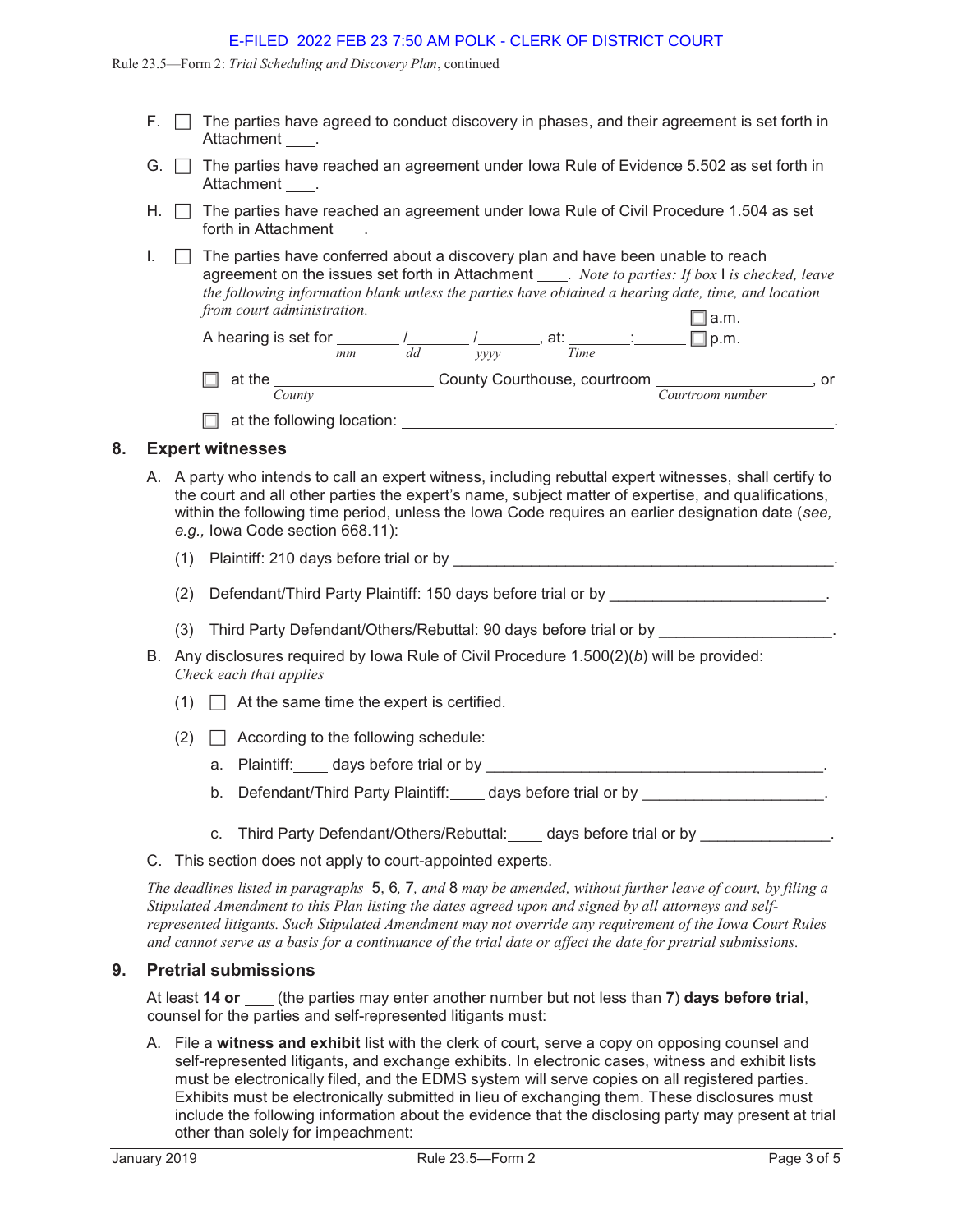- (1) The name and, if not previously provided, the address, telephone numbers, and electronic mail address of each witness, separately identifying those the party expects to present and those the party may call if the need arises.
- (2) The page and line designation of those witnesses whose testimony the party expects to present by deposition and, if not taken stenographically, a transcript of the pertinent parts of the deposition.
- (3) An identification of each document or other exhibit, including summaries of other evidence, separately identifying those items the party expects to offer and those it may offer if the need arises. The following rules govern exhibits and exhibit lists:
	- a. Plaintiff will use numbers and Defendant will use letters. Pretrial exhibit lists will identify each exhibit by letter or number and description. Exhibits must be marked before trial.
	- b. Immediately before commencement of trial, the court must be provided with a bench copy, and the court reporter with a second copy, of the final exhibit list for use in recording the admission of evidence.
	- c. In nonjury cases, immediately before commencement of trial, parties must provide the court with a bench copy of all exhibits identified on the exhibit lists.
	- d. Within 7 days after the filing of an exhibit list, or within 4 days if the deadline for filing of the list is less than 10 days before trial, counsel and self-represented litigants must file with the clerk of court, and serve on each party, any objections to the exhibits listed. In electronic cases, any objections will be electronically filed, and the EDMS system will serve copies on all registered parties. Electronic filing of these objections must be done within 7 days of the filing of an exhibit list, or within 4 days if the deadline for filing of the list is less than 10 days before trial. An objection not so made, except for one under Iowa Rules of Evidence 5.402 or 5.403, is **waived** unless excused by the court for good cause.
- B. File and serve **motions in limine**, with supporting legal authority.
- C. File and serve **all proposed jury instructions** in a form to be presented to the jury, including a statement of the case, the stock jury instruction numbers, and verdict forms. The court must be provided the instructions in written form and electronically.
- D. Deliver to the judge and serve a concise **trial brief** addressing factual, legal, and evidentiary issues, with citation to legal authorities.

#### **10. Motions**

All motions including motions for summary judgment and except motions in limine, must be filed with the clerk of court's office or electronically filed at https://www.iowacourts.state.ia.us/EFile/ at least 60 days before trial, with copies to the assigned judge.

**11. Settlement conference** *Note to parties: If* A *or* B *is checked, leave any date blank; the court will fill in the settlement conference date after the trial-setting conference.*  $\Box$  a.m.

| А. | A settlement conference will be held on<br><b>20</b><br>at<br>Time<br>Dav<br>Year<br>Month | p.m.  |
|----|--------------------------------------------------------------------------------------------|-------|
|    | County Courthouse.<br>at the                                                               |       |
|    | All parties with authority to settle must be present.                                      | !a.m. |
| В. | A settlement conference will be held on<br>20 . at<br>Time<br>Year<br>Month<br>Dav         | p.m.  |
|    | at the following location                                                                  |       |
|    | All parties with authority to settle must be present.                                      |       |

C.  $\Box$  A settlement conference will occur at a date, time, and location arranged by the parties. All parties with authority to settle must be present.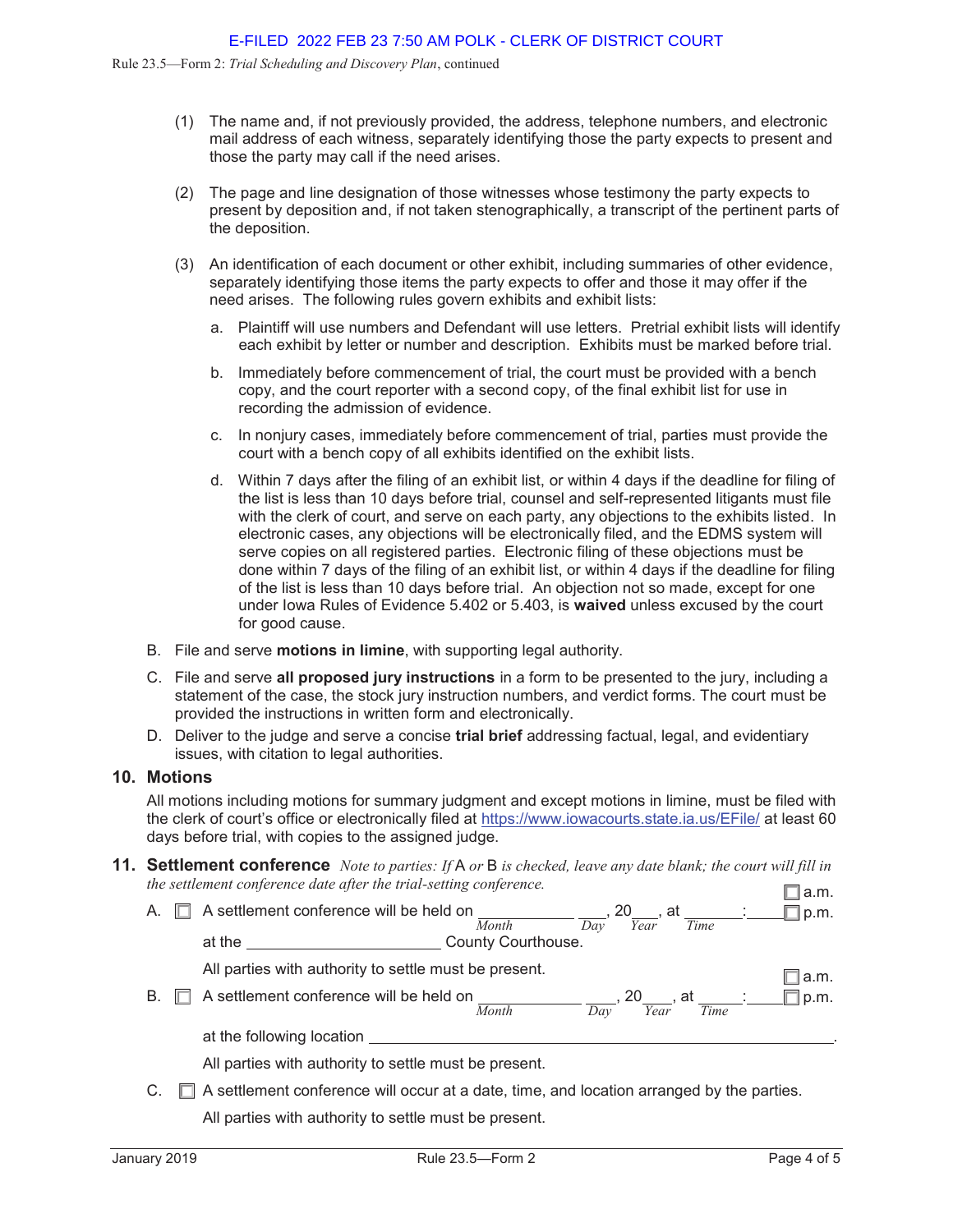$D.$   $\boxed{\times}$  A settlement conference will be held upon request.

The parties are encouraged to consider alternative dispute resolution including private mediation or arbitration.

## **12. Settlements**

The parties are responsible for immediately notifying the court administrator of settlement.

### **13. Late settlement fees**

Late settlement fees under Iowa Rule of Civil Procedure 1.909 are applicable.

## **14. Continuances**

Continuances are discouraged and will only be granted for good cause. Motions to continue are governed by Iowa Rule of Civil Procedure 1.910. In the event the trial date is continued, all time deadlines in this Plan and any Stipulated Amendments remain in effect relative to the new trial date unless the court approves new deadlines.

## **15. Notice**

Failure to comply with any of the provisions of this Plan or Stipulated Amendments to this Plan may result in the court imposing sanctions pursuant to Iowa Rule of Civil Procedure 1.602(5), including limitation and exclusion of evidence and witnesses and payment of costs or attorney fees. The court will resolve disputes regarding oral agreements on scheduling by reference to this Plan or any Stipulated Amendments to this Plan.

### **16**. **Other** *List additional agreements of the parties for the Trial Scheduling and Discovery Plan*

All Motions due 75 days after date of this order. Trial ready 135 days after date of this order. Post-hearing brief 21 days after trial date.

*At least one signature to the Trial Scheduling and Discovery Plan is required. The signer certifies that all listed parties have joined in this Trial Scheduling and Discovery Plan, subject to any objections noted.*

I certify that all parties and attorneys to this action have agreed to this Trial Scheduling and Discovery Plan and have been served with a copy.

| February                             |                                  | 22  | 2022 | /s/ Bret A. Dublinske                  |                      |          |  |  |
|--------------------------------------|----------------------------------|-----|------|----------------------------------------|----------------------|----------|--|--|
| Signed:                              | Month                            | Dav | Year | Party's or attorney's signature        |                      |          |  |  |
| <b>Bret A. Dublinske</b>             |                                  |     |      | Fredrikson & Byron PA                  |                      |          |  |  |
| Printed name                         |                                  |     |      | Attorney's law firm, if applicable     |                      |          |  |  |
|                                      | 111 East Grand Avenue, Suite 301 |     |      | Des Moines                             | ΙA                   | 50309    |  |  |
| Mailing address                      |                                  |     |      | City                                   | <i>State</i>         | ZIP code |  |  |
| 515<br>242-8900                      |                                  |     |      | bdublinske@fredlaw.com                 | bleonard@fredlaw.com |          |  |  |
| Email address<br><i>Phone number</i> |                                  |     |      | Additional email address, if available |                      |          |  |  |

Original filed with the clerk of court or electronically filed at https://www.iowacourts.state.ia.us/EFile/.

Copies to: counsel of record, self-represented litigants, and court administration.

For questions regarding documents filed with the court in this case, please see https://www.iowacourts.state.ia.us/ESAWebApp/SelectFrame or call the clerk of court.